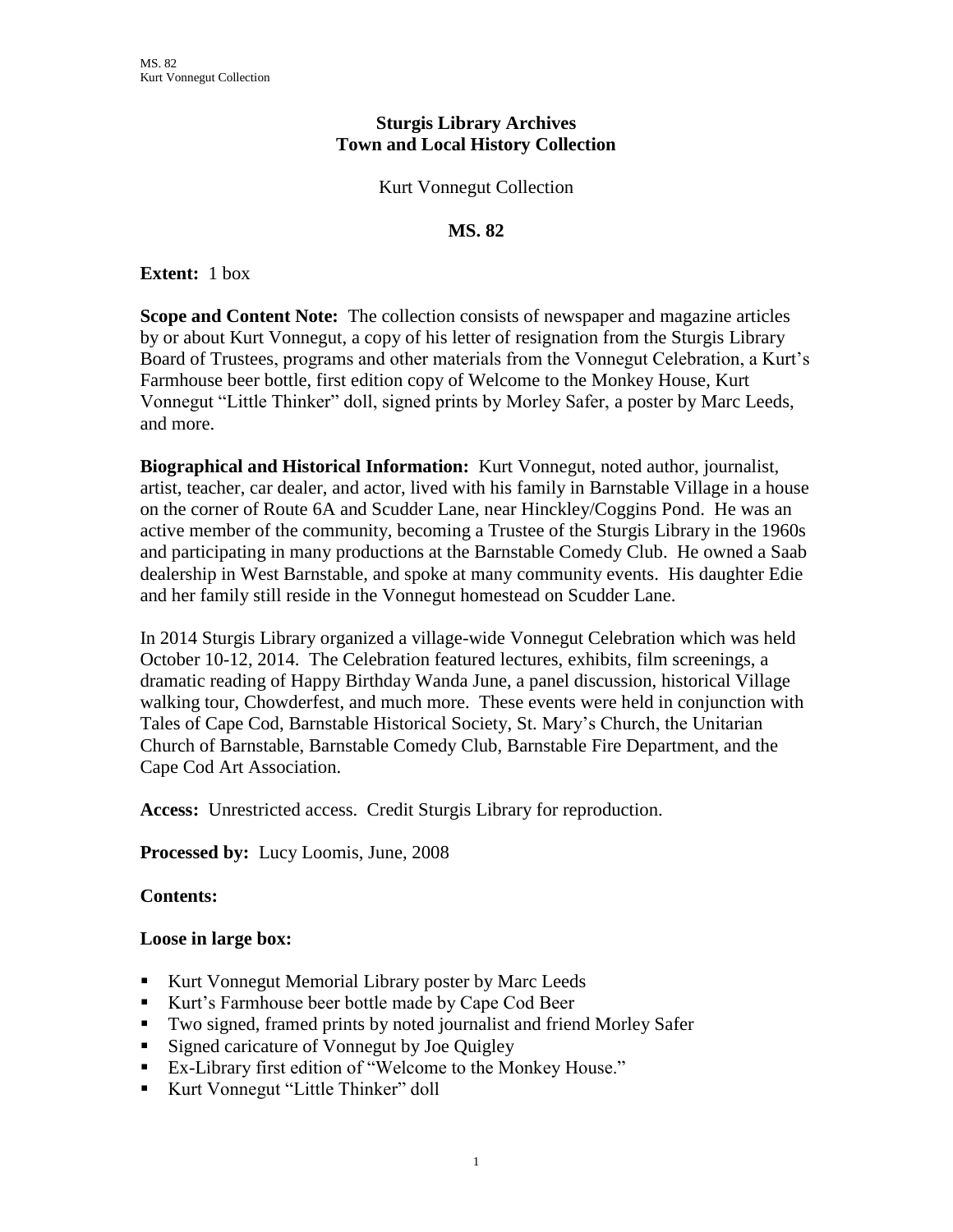- Kurt Vonnegut Finger Puppet/Fridge Magnet
- Round container with one of Vonnegut's half-smoked Pall-Mall cigarettes (donated to the Library by a friend who had kept it)
- Memory stick with images of and by Vonnegut, documents related to the Vonnegut Celebration, and a film trailer by Cathy Pastva.
- Playbill for "Wings & Tails : A New Musical" by Edie Vonnegut (Kurt's daughter)
- Life Magazine, July 25, 1969 with article on page 53 "There's a Maniac Out There" by Kurt Vonnegut Jr. "A novelist probes the tale of four horrible murders on Cape Cod." Vonnegut writes of the Truro murders and the convicted killer Tony Costa.
- **Black and white scratchboard framed illustration created for** *Cat's Cradle* **by Rachel** Ellis (Campbell) Kaufman
- **Inscribed first edition of Cat's Cradle with note from Kurt Vonnegut to Rachel Ellis** (Campbell Kaufman
- Folder with information on Kaufman and a letter to her from Kurt and Jane thanking her for the drawing

# **Smaller box inside large box with the following contents:**

Fldr 1: 1966 letter from Vonnegut on University of Iowa letterhead, resigning his post as library Trustee

Fldr 2: Original copy of Vonnegut's "You've Never Been to Barnstable?" which was retitled "Where I Live" and was the first chapter of *Welcome to the Monkey House*

Fldr 3: Miscellaneous articles by and about Vonnegut

- o Venture Magazine Oct/Nov 1960 "Brief Encounters on the Inland Waterway - By Leisurely Yacht from Hyannis Port to West Palm Beach Without a Millionaire in Sight"
- o Register article Oct 23, 1969 "Text of Vonnegut's Message -- Let the Killing Stop" antiwar speech
- o McCall's article April, 1970 by Vonnegut on Biafra
- o Unknown date/publication "Biafra Starvation Not Exaggerated Vonnegut Reports"
- o The Register May 21, 1970 "Conflicting Advice Given Peace Rally -- Vonnegut Cautions, But Panther Challenges"
- o Mademoiselle August 1970 "We Talk To..." interview with Kurt Vonnegut.
- o
- o Cape Cod Standard Times article Aug 26 1970 "Sturgis [Library] Too Stodgy, Vonnegut Claims"
- o Cape Cod News article, Nov 18 1970, "Eliot Rosewater is Alive and Well and Living on Cape Cod" by Joseph Knight.
- o New Bedford Standard Times article Nov 22, 1970 "Barnstable author Delighted by Challenge -- Kurt Vonnegut Jr. Teaching at Harvard"
- o Register article Jan 7, 1971 "Student Actors to Premiere Vonnegut's Monkey House."